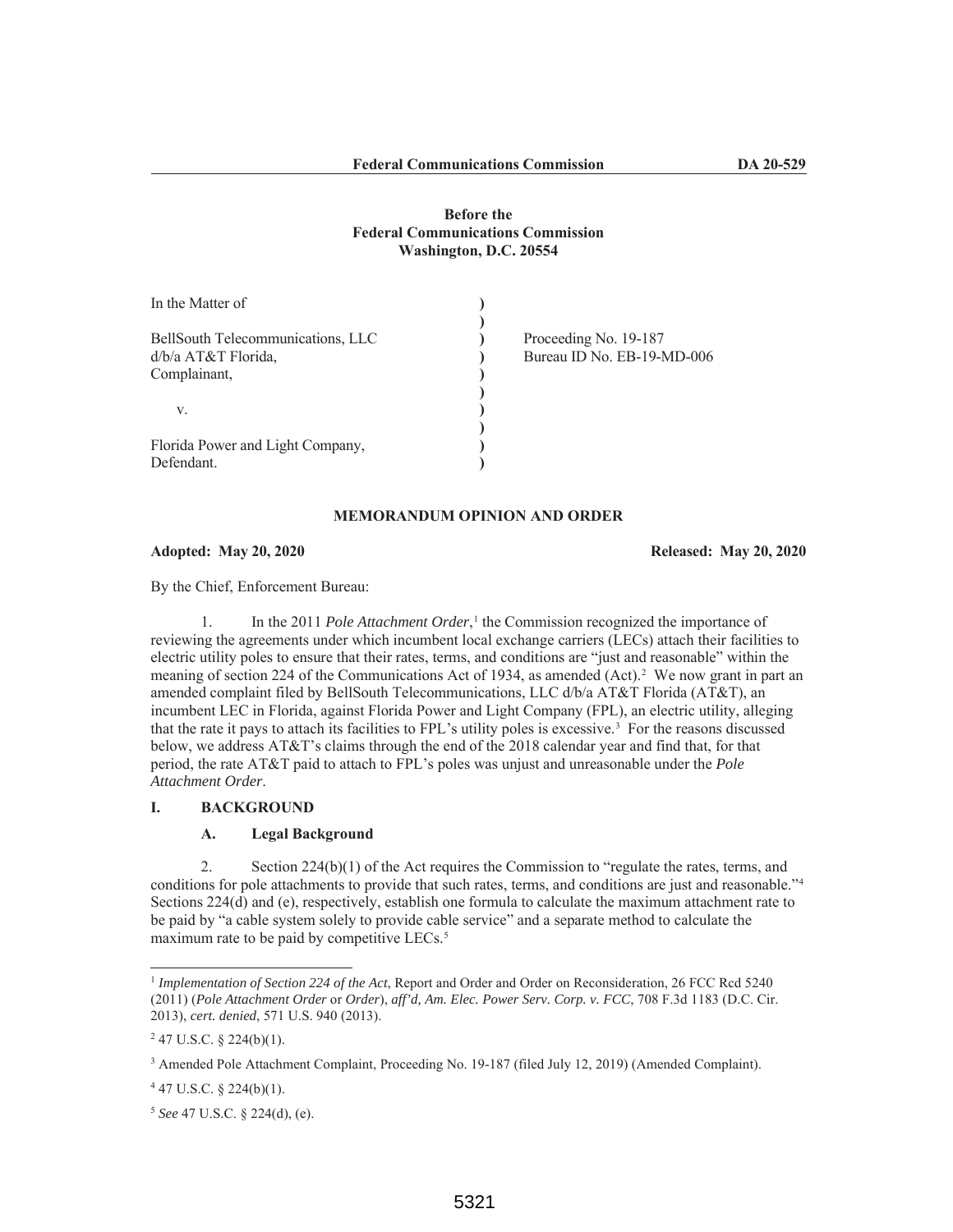3. In the *Pole Attachment Order*, the Commission reinterpreted the formula for calculating the section 224(e) competitive LEC attachment rate. The resulting rate (New Telecom Rate) is lower than the competitive LEC rate that applied under earlier Commission orders (Old Telecom Rate) and more closely approximates the cable system rate (Cable Rate).6 The Commission also concluded that section 224 authorized it to regulate the rates, terms, and conditions of incumbent LEC pole attachments. The Commission explained that, while in the past, incumbent LECs had been able to negotiate just and reasonable attachment agreements because they owned roughly as many poles as the electric utilities, incumbent LEC pole ownership had declined over time and "may have left incumbent LECs in an inferior bargaining position."7 Moreover, the record before the Commission indicated that incumbent LEC attachment rates were, on aggregate, significantly higher than cable and competitive LEC rates, so that incumbent LECs were at a competitive disadvantage, particularly with respect to broadband and other "new service" offerings. Therefore, the Commission determined that oversight of incumbent LEC attachment rates would promote broadband deployment, because "the rates charged for pole access are likely to affect deployment decisions for all telecommunications carriers, including incumbent LECs."<sup>8</sup>

4. Having found that section 224(b) authorized it to regulate incumbent LEC pole attachment rates, terms, and conditions, the Commission "recognized the need to exercise that authority in a manner that accounts for the potential differences between incumbent LECs and [competitive LEC] or cable operator attachers."9 The Commission noted that incumbent LECs frequently obtained access to electric utility poles through joint use agreements, which differ from cable and competitive LEC attachment agreements in that they are typically "structured as cost-sharing arrangements" and provide the incumbent LECs advantages not found in competitive LEC and cable company agreements.<sup>10</sup> Moreover, these "long-standing agreements generally were entered into at a time when incumbent LECs concede they were in a more balanced negotiating position," because they owned nearly as many poles as utilities.11 Nevertheless, the Commission concluded that it could review the rates, terms, and conditions of these "existing" joint use agreements—that is, agreements entered into before the *Order*—if the incumbent LEC could demonstrate that it was unable to obtain a "new arrangement":

> The record also indicates … that both incumbent LECs and other utilities have the ability to terminate existing agreements and seek new arrangements, and that, at times, each type of entity has sought to do so. To the extent that an incumbent LEC can demonstrate that it genuinely lacks the ability to terminate an existing agreement and obtain a new arrangement, the Commission can consider that as appropriate in a complaint proceeding.12

<sup>6</sup> *See Pole Attachment Order*, 26 FCC Rcd at 5244, para. 8. The Commission took further steps in 2015 to harmonize the Old Telecom Rate and the Cable Rate. *See Implementation of Section 224 of the Act*, Order on Reconsideration, 30 FCC Rcd 13731 (2015); *Erratum*, FCC 15-151 (Feb. 8, 2016).

<sup>7</sup> *Pole Attachment Order*, 26 FCC Rcd at 5327, para. 199.

<sup>8</sup> *Pole Attachment Order*, 26 FCC Rcd at 5330, para. 208. *See id*. at 5241, para. 1 (revising the pole attachment rules will "promote competition and increase the availability of robust, affordable telecommunications and advanced services to consumers . . .").

<sup>9</sup> *Pole Attachment Order*, 26 FCC Rcd at 5333, para. 214. The Commission did not establish a specific rate formula for incumbent LEC attachers, choosing instead to provide "guidance" for resolution of incumbent LEC complaints "on a case-by-case basis." *Id.* at 5334, para. 216.

<sup>10</sup> *Pole Attachment Order*, 26 FCC Rcd at 5334, para. 216 & n.651.

<sup>11</sup> *Pole Attachment Order*, 26 FCC Rcd at 5334, para. 216.

<sup>12</sup> *Pole Attachment Order*, 26 FCC Rcd at 5334, para. 216.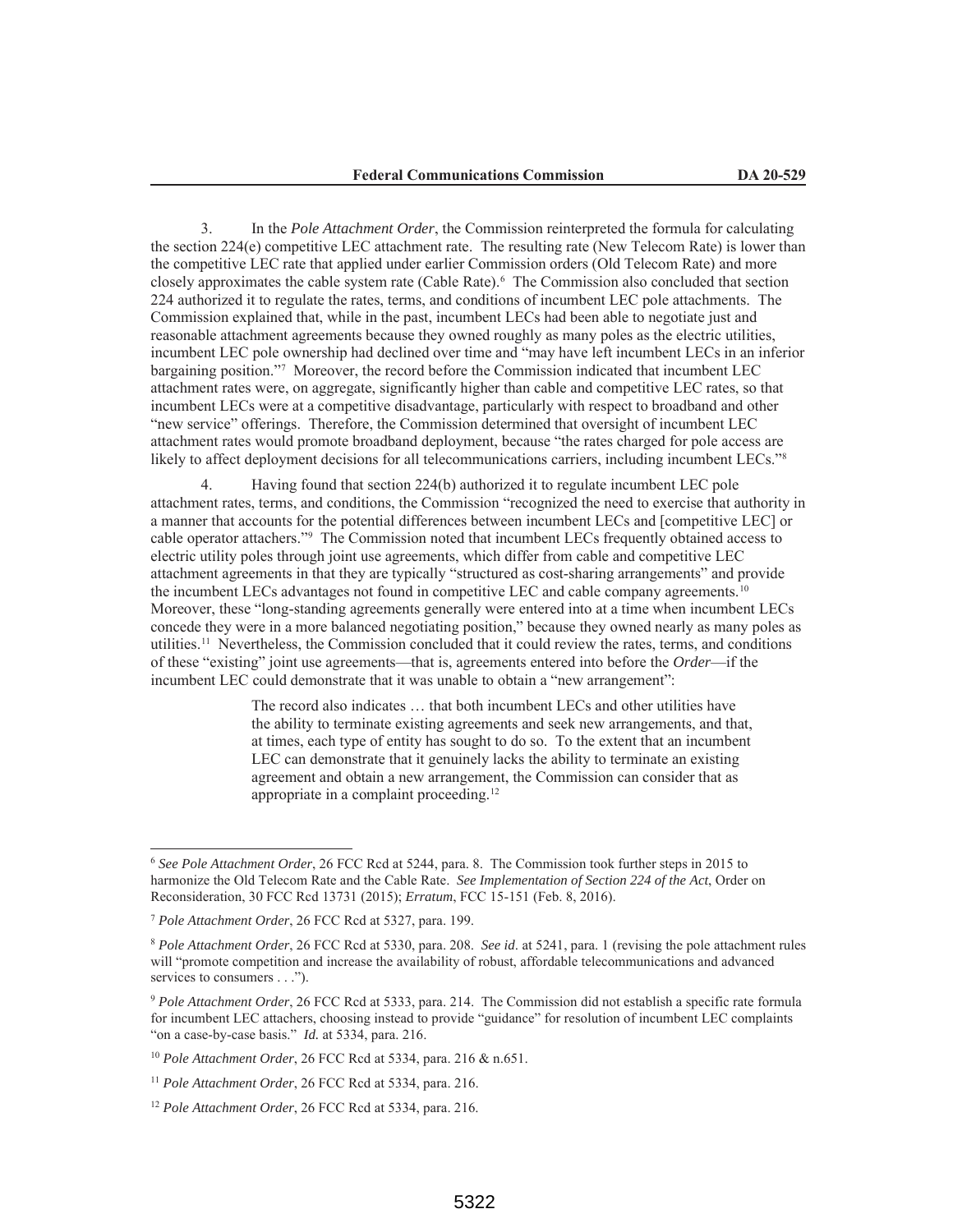Different considerations applied to incumbent LEC attachment agreements executed after the *Pole Attachment Order*. If an incumbent LEC could show that its "new" agreement was "comparable to," or did not "provide a material advantage [over]" competitive LEC or cable company attachment agreements with the same electric utility, then "competitive neutrality counsels in favor of affording the incumbent LEC the same rate as the comparable attacher."<sup>13</sup> Where, however, the new agreement materially advantaged the incumbent LEC in relation to competitive LEC or cable attachers, the Commission found it "reasonable to look to the [Old Telecom Rate] as a reference point in complaint proceedings."14

## **B. Factual Background**

5. AT&T and Florida Power entered into an agreement for the joint use of each other's poles (JUA) in 1975.15 The parties amended the JUA in 2007 to provide a dispute resolution process that includes upper management escalation and, if necessary, non-binding mediation.16 The JUA does not have a fixed term. Article XVI (entitled "Term of Agreement") states in relevant part:

> Subject to the provisions of Articles XI and XII herein, the provisions of this Agreement, insofar as the same may relate to the further granting of joint use of poles hereunder, may be terminated by either party upon six (6) months' notice . . . provided . . . that, notwithstanding any such termination, other applicable provisions of this Agreement shall remain in full force and effect with respect to all poles jointly used by the parties at the time of termination.<sup>17</sup>

6. The JUA provides that each party pays the other a per pole attachment rate, with one per pole rate for wood poles, and a separate, premium per pole rate for concrete poles. For the years 2014 to 2018, FPL charged AT&T a premium for concrete poles of approximately  $\frac{1}{8}$ {[ | 1}<sup>18</sup> per pole:<sup>19</sup>

<sup>13</sup> *Pole Attachment Order*, 26 FCC Rcd at 5336, para. 217.

<sup>&</sup>lt;sup>14</sup> Pole Attachment Order, 26 FCC Rcd 5336, para. 218. The Commission subsequently established a rebuttable presumption, effective March 11, 2019, that an incumbent LEC that is a party to new or "newly-renewed" joint use agreement is "similarly situated" to competitive LEC attachers and therefore entitled to the same rate (i.e., the New Telecom Rate), reasoning that "applying the presumption in these circumstances will promote broadband deployment." *Accelerating Wireline Broadband Deployment by Removing Barriers to Infrastructure Development*, Third Report and Order and Declaratory Ruling, 33 FCC Rcd 7705 (2018) (*Third Report and Order*) at 7769, para. 126.

<sup>15</sup> *See* Amended Complaint, Exh. 1 (JUA) at ATT00110.

<sup>16</sup> *See* Amended Complaint, Exh. 1 (JUA) at ATT000135-139.

<sup>&</sup>lt;sup>17</sup> Amended Complaint, Exh. 1 (JUA) at ATT00128, Article XVI.

<sup>&</sup>lt;sup>18</sup> Material set off by double brackets  $\{[-]\}$  is confidential and redacted from the public version of this document.

<sup>19</sup> *See* Amended Complaint, Exh. B (Miller Aff.) at 4, para. 9. AT&T apparently owns no concrete joint use poles. *Id*. We cite data for the 2014 to 2018 rental years only because it is illustrative and make no finding as to the appropriate statute of limitations.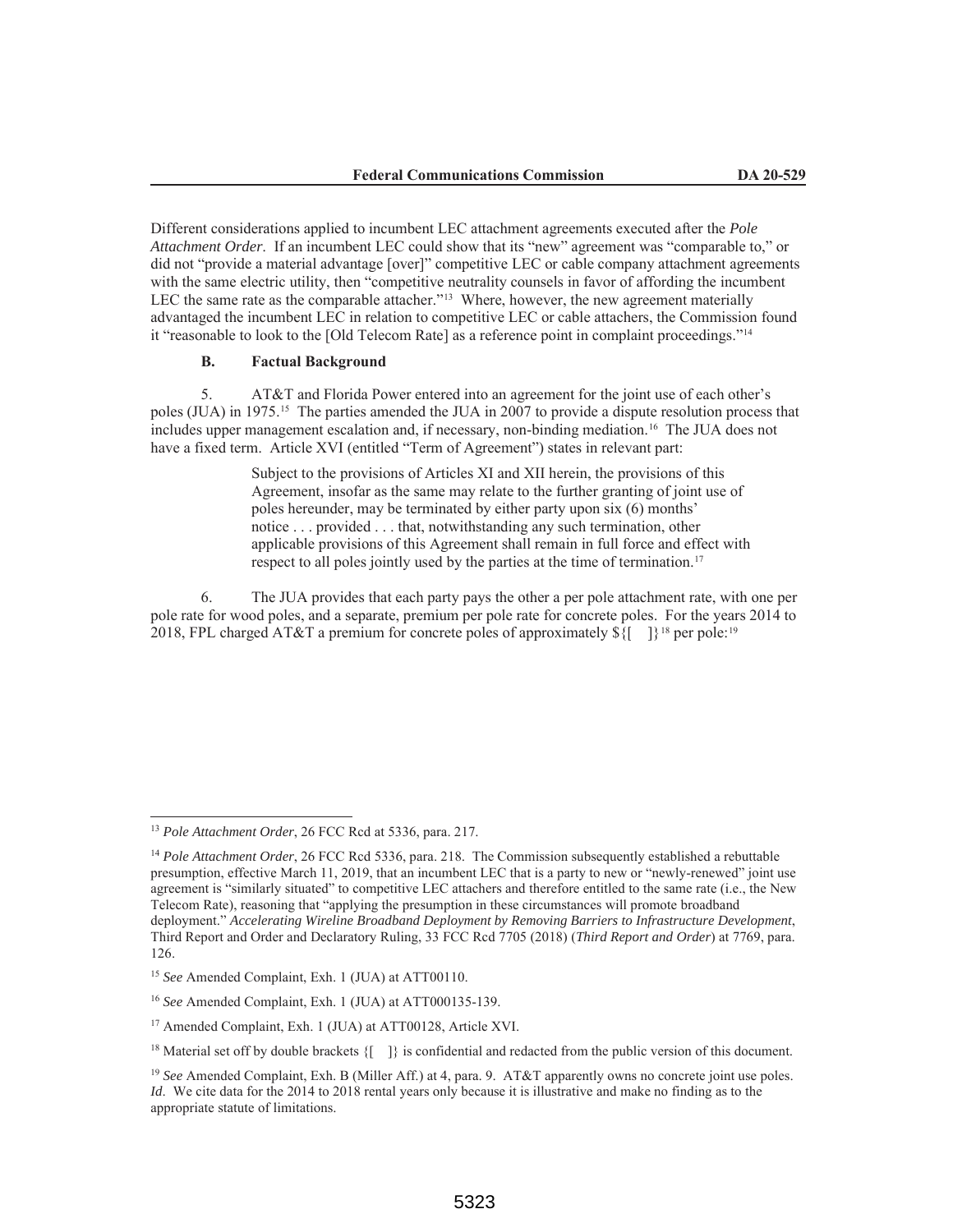| Rental year    | 2014          |    | 2015          |    | 2016          |    | 2017          |    | 2018          |               |
|----------------|---------------|----|---------------|----|---------------|----|---------------|----|---------------|---------------|
| Rate per wood  | $$$ { $[$     | }} | $\frac{1}{2}$ | }} | $\frac{1}{2}$ | }} | $\frac{1}{2}$ | }} | $\frac{1}{2}$ | $\mathcal{I}$ |
| pole/number    |               |    |               |    |               |    |               |    |               |               |
| of wood poles  | 358,680       |    | 360,693       |    | 364,279       |    | 366,434       |    | 366,924       |               |
| to which       |               |    |               |    |               |    |               |    |               |               |
| AT&T           |               |    |               |    |               |    |               |    |               |               |
| attached       |               |    |               |    |               |    |               |    |               |               |
| Rate per       | $\frac{1}{2}$ | }} | $\frac{1}{2}$ | 1} | $\frac{1}{2}$ | }} | $\frac{1}{2}$ | }} | $\frac{1}{2}$ | }}            |
| concrete pole/ |               |    |               |    |               |    |               |    |               |               |
| number of      | 30,438        |    | 35,695        |    | 43,380        |    | 47,421        |    | 53,990        |               |
| concrete poles |               |    |               |    |               |    |               |    |               |               |
| to which       |               |    |               |    |               |    |               |    |               |               |
| AT&T           |               |    |               |    |               |    |               |    |               |               |
| attached       |               |    |               |    |               |    |               |    |               |               |

As a result, the weighted average of the wood and concrete per pole rates that FPL charged AT&T, based on the number of each type of FPL pole to which AT&T attached, and the per pole rate that AT&T charged FPL, for the 2014 to 2018 rental years are as follows: $20$ 

| Rental year          | 2014          | 2015                        | 2016                   | 2017                         | 2018                           |  |
|----------------------|---------------|-----------------------------|------------------------|------------------------------|--------------------------------|--|
| $AT&T$ paid FPL (per | $\frac{1}{2}$ | $\sqrt{$}$                  | 100T<br>᠕              | $\triangle$ $\triangle$<br>Φ | $\triangle$ $\triangle$<br>D., |  |
| pole)                |               |                             |                        |                              |                                |  |
| FPL paid AT&T (per   | S             | $\mathcal{P}$ $\mathcal{U}$ | $\sigma$ $\gamma$<br>Φ | D                            | D                              |  |
| pole)                |               |                             |                        |                              |                                |  |

7. FPL charged competitive LECs and cable companies, respectively, the New Telecom and Cable Rates for the 2014 to 2018 rental years, as follows:21

| Rental year   | 2014         | 2015     | 2016          | 2017          | 2018       |  |
|---------------|--------------|----------|---------------|---------------|------------|--|
| Competitive   | $\mathbb{S}$ | $\$\}$   | $\frac{1}{2}$ | $\sigma$<br>Φ | $\sqrt{$}$ |  |
| LEC rate (per |              |          |               |               |            |  |
| pole)         |              |          |               |               |            |  |
| Cable         | G.<br>়⊅     | ¢.<br>Ф. | \$            | ¢.<br>ک 4     | ∩<br>D     |  |
| company rate  |              |          |               |               |            |  |
| (per pole)    |              |          |               |               |            |  |

8. On March 5, 2018, FPL submitted an invoice for approximately  $\frac{1}{2}$  [  $\frac{1}{2}$  to AT&T for the 2017 rental year, which ended on December 31, 2017.<sup>22</sup> AT&T refused to pay, asserting that it

per pole amounts that are {[ ]}. *See* Amended Complaint at 7, para. 13.

<sup>20</sup> *See* Amended Complaint Exh. B (Miller Aff.) at 4, para. 9.

<sup>21</sup> *See* Florida Power and Light Company's Responses to AT&T's First Set of Interrogatories, Proceeding No. 19- 187 (filed Aug. 21, 2019) at 10, 12. FPL states that it charges the New Telecom Rate or Cable Rate {[ }. *Id*. AT&T's calculation of the New Telecom Rate for FPL's poles results in

<sup>22</sup> *See* Amended Answer of Florida Power and Light Company, Proceeding No. 19-187 (filed Mar. 6, 2020) (Answer), Brief (Br.) at 1.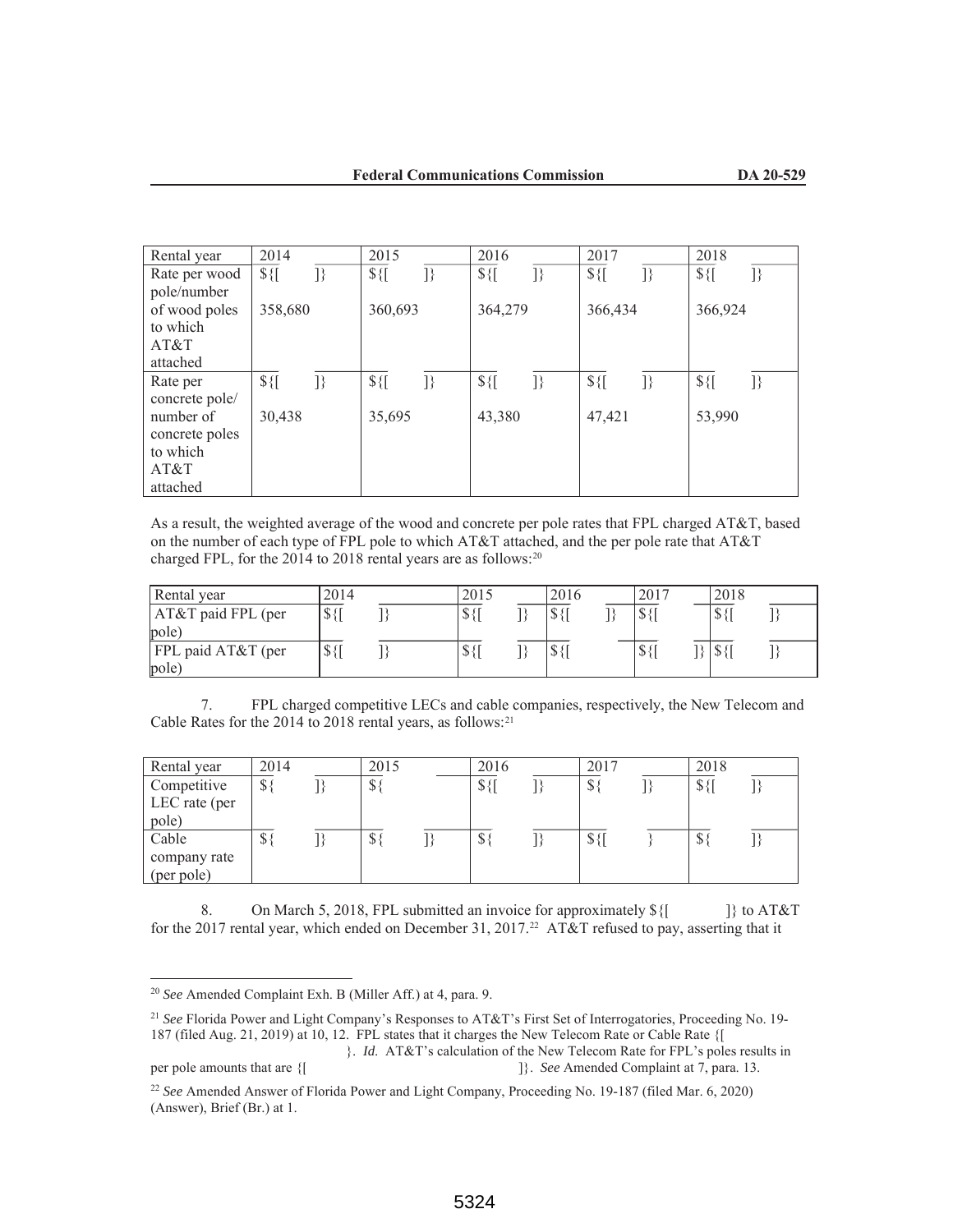was entitled to a lower rate under the *Pole Attachment Order*. 23 FPL initiated the JUA's dispute resolution process, and the parties participated in an executive-level meeting on December 7, 2018.24 The parties were unable to resolve their dispute, and, on March 25, 2019, FPL sent AT&T a letter (the Termination Notice) stating that, pursuant to Articles XII and XVI of the JUA, it was terminating (a) AT&T's right to attach to FPL's poles "effective immediately," and (b) AT&T's "rights related to the further granting of joint use of poles" effective August 26, 2019.<sup>25</sup> The parties completed the Amendment's dispute resolution process by participating in a one-day mediation on May 1, 2019.<sup>26</sup>

On July 1, 2019, the day it filed its complaint here, AT&T paid the 2017 invoice.<sup>27</sup> Also on July 1, FPL filed a complaint in Florida state court asserting, among other things, that it rightfully terminated AT&T's right to attach to its poles and asking the court to declare AT&T a trespasser on the poles.28 AT&T removed the case to the United States District Court for the Southern District of Florida, which stayed the case under the doctrine of primary jurisdiction pending a ruling by the Commission on AT&T's Complaint.29

#### **II. DISCUSSION**

10. We find that AT&T has established that it is unable to terminate the JUA and establish a new arrangement with FPL, so that its rate is subject to review under the *Pole Attachment Order*. We further find that the JUA rate is unreasonable, particularly when compared with the rate FPL charges competitive LECs and cable companies to attach to the same poles, and that AT&T is entitled to a rate approximating the Old Telecom Rate.30 We limit this order to the period ending December 31, 2018, which is the end of the 2018 pole rental year under the JUA, because we believe its guidance will enable AT&T and FPL to settle this case. Because AT&T and FPL are attached to each other's poles, their relationship is more complex than the relationship between an electric utility and cable company or

<sup>28</sup> *See* Answer at 3, para. 6.

<sup>23</sup> *See, e.g.*, Amended Complaint Exh. 10, ATT00186-87 (email from D. Miller, AT&T, to M. Jarro, FPL, sent Dec. 6, 2018 10:13am). AT&T also refused to pay the invoice for the 2018 calendar year. *See* Answer Br. at 2.

<sup>24</sup> *See* Amended Complaint Exh. A (Rhinehart Aff.) at 2, para. 4.

<sup>25</sup> *See* Amended Complaint Exh. 23, ATT00249 (Letter from Michael Jarro, FPL, to General Counsel, AT&T, dated Mar. 25, 2019). Article XII of the JUA states, "If the default giving rise to a suspension of rights involves the failure to meet a money payment obligation hereunder, and such suspension shall continue for a period of sixty (60) days, then the party not in default may forthwith terminate the rights of the other party to attach to the poles involved in the default." Amended Complaint Exh. 1 (JUA) at ATT00125, Art. XII, § 12.3.

<sup>26</sup> *See* Amended Complaint Exh. A (Rhinehart Aff.) at 2, para. 4.

<sup>27</sup> *See* Pole Attachment Complaint, Proceeding No. 19-187 (filed July 1, 2019) (Complaint); Answer Br. at 2. AT&T also paid the principal amount of the 2018 invoice on July 1. Answer Br. at 2. AT&T argues that it paid the 2017 and 2018 invoices before July 1 since it its check arrived at FPL's office on June 28, a Saturday. *See* AT&T's Reply to FPL's Amended Answer (Reply), Proceeding No. 19-187 (filed Mar. 30, 2020) at 19.

<sup>29</sup> *See Florida Power and Light Company v. BellSouth Telecommunications, LLC d/b/a AT&T Florida*, Case No. 9:19-CV-81403 (Reinhart), Order Adopting in Part Magistrate's Report and Recommendation, Granting in Part and Denying in Part Defendant's Motion to Dismiss, and Staying Case (S.D. Fla. Mar. 21, 2020), *found at* ATT01196- 01206.

<sup>30</sup> *See* Amended Complaint Exh. 1 (JUA) at ATT00123, § 10.9.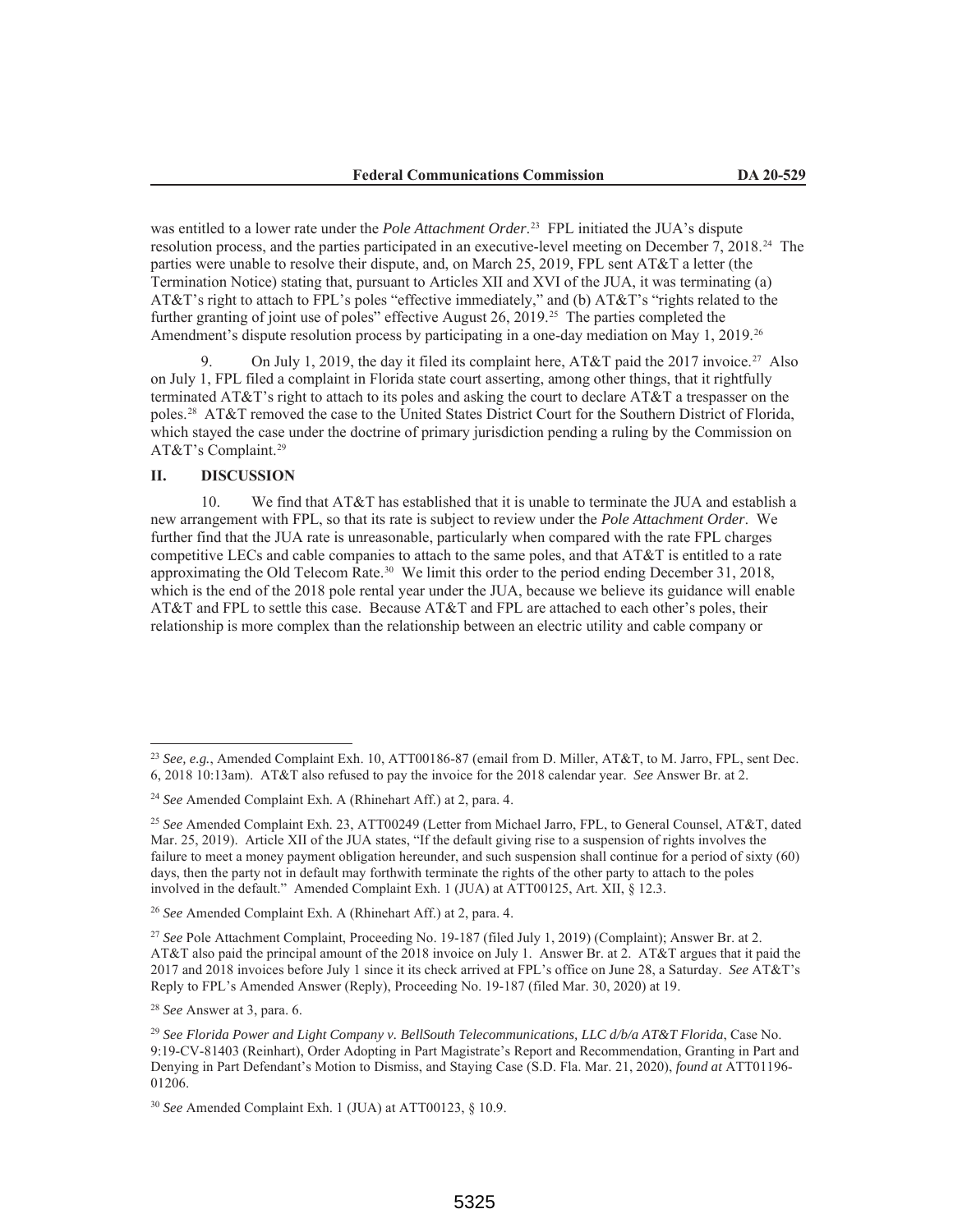competitive LEC, and involves an interlocking set of reciprocal rights and responsibilities.31 Informed by this order, the parties will be well positioned to resolve the many disputes arising from AT&T's claims.<sup>32</sup>

# **A. AT&T is entitled to relief under the** *Pole Attachment Order***.**

11. We first conclude that AT&T's attachment rates are subject to review under the *Pole Attachment Order*. In the *Order*, the Commission found that it could examine the rates, terms, and conditions of "existing" joint use agreements such as AT&T's if the incumbent LEC could demonstrate that it "genuinely lacks the ability to terminate an existing agreement and obtain a new arrangement."33 AT&T makes such a showing. First, the JUA has no fixed term and may not be terminated with respect to existing joint use poles without the consent of both parties. Article XVI of the JUA states that, even if the agreement is terminated as to "the further granting of joint use of poles," other provisions of the agreement "shall remain in full force in effect with respect to all poles jointly used by the parties."34 As a result, AT&T may not unilaterally terminate the JUA or simply wait for it to expire in order to "obtain a different arrangement." Nor is AT&T able to obtain a lower rate without FPL's concurrence, because the JUA states that, unless both parties agree, the rates for joint use poles "shall remain in full force and effect."35 Further, AT&T owns fewer joint use poles than FPL, which "may have left [it] in an inferior bargaining position."<sup>36</sup> Finally, AT&T's attempt to negotiate a new rate with FPL before filing its Complaint demonstrates that AT&T genuinely lacks the ability to obtain a new arrangement. Beginning in 2018, AT&T argued in correspondence with FPL that it was entitled to a lower rate under the *Pole Attachment Order* and engaged in the JUA Amendment's dispute resolution process, which included an executive-level meeting and a day of mediation. Nevertheless, FPL refused to lower AT&T's rate, maintaining throughout that the *Pole Attachment Order* imposes no such obligation.<sup>37</sup>

<sup>33</sup> *Pole Attachment Order*, 26 FCC Rcd at 5334, para. 216.

<sup>34</sup> *See* Amended Complaint Exh. 1 (JUA) at ATT00128, Article XVI. We do not address the impact (if any) of JUA Article XII (Defaults) on Article XVI (Term of Agreement). As discussed, on March 25, 2019 – after the period at issue in this order – FPL sent AT&T a Notice of Termination purporting, pursuant to JUA Articles XII (Defaults) and XVI (Term of Agreement), to terminate AT&T's right to attach to FPL's existing joint use poles "effective immediately." The question of whether the Notice terminates AT&T's right to attach to FPL's existing joint use poles is before the Florida district court and is not relevant to this order because it was sent after the period at issue.

<sup>35</sup> Complaint Exh. 1 (JUA) at ATT00124, Article XI.

<sup>36</sup> *See Pole Attachment Order*, 26 FCC Rcd at 5327, para. 199.

(continued….)

<sup>31</sup> *See Pole Attachment Order*, 26 FCC Rcd at 5334, para. 216 n.654 (discussing the many "the different rights and responsibilities in joint use agreements").

<sup>32</sup> *Pole Attachment Order*, 26 FCC Rcd at 5336, para. 218 ("We find it prudent to identify a specific rate to be used as a reference point in these circumstances because it will enable better informed pole attachment negotiations between incumbent LECs and electric utilities."). We also limit our findings to the period ending December 31, 2018, because of the unusual facts of this case. On March 25, 2019, shortly after the close of the 2018 pole rental year, FPL sent AT&T a Notice of Termination purporting to terminate AT&T's right to attach to FPL's existing joint use poles "effective immediately," and terminating the JUA with respect to new poles effective August 26, 2019. The validity of the Notice of Termination insofar as it applies to existing joint use poles is squarely before the district court and is purely a matter of state contract law, as AT&T does not argue that the provision under which FPL gave notice is unjust or unreasonable under section 224 of the Act. Further, the parties agree that the Notice of Termination terminated the JUA as to new poles. *See, e.g.*, Amended Complaint at 10, para. 17 (FPL "terminated AT&T's right to deploy on new poles going forward"); Answer at 10, para. 17.

<sup>&</sup>lt;sup>37</sup> *See, e.g.*, Amended Complaint Exhs. 6 at ATT00172 (letter from M. Jarro, FPL, to AT&T General Counsel – Florida dated Aug. 31, 2018) (AT&T's claim that the JUA rate is contrary to the *Pole Attachment Order* misconstrues the *Order* and "its application to [the JUA]"); 10 at ATT00188 (email from M. Jarro, FPL to D. Miller, AT&T, sent Dec. 4, 2018 at 5:11pm) ("[FPL is] not aware of any federal law that requires FPL to take affirmative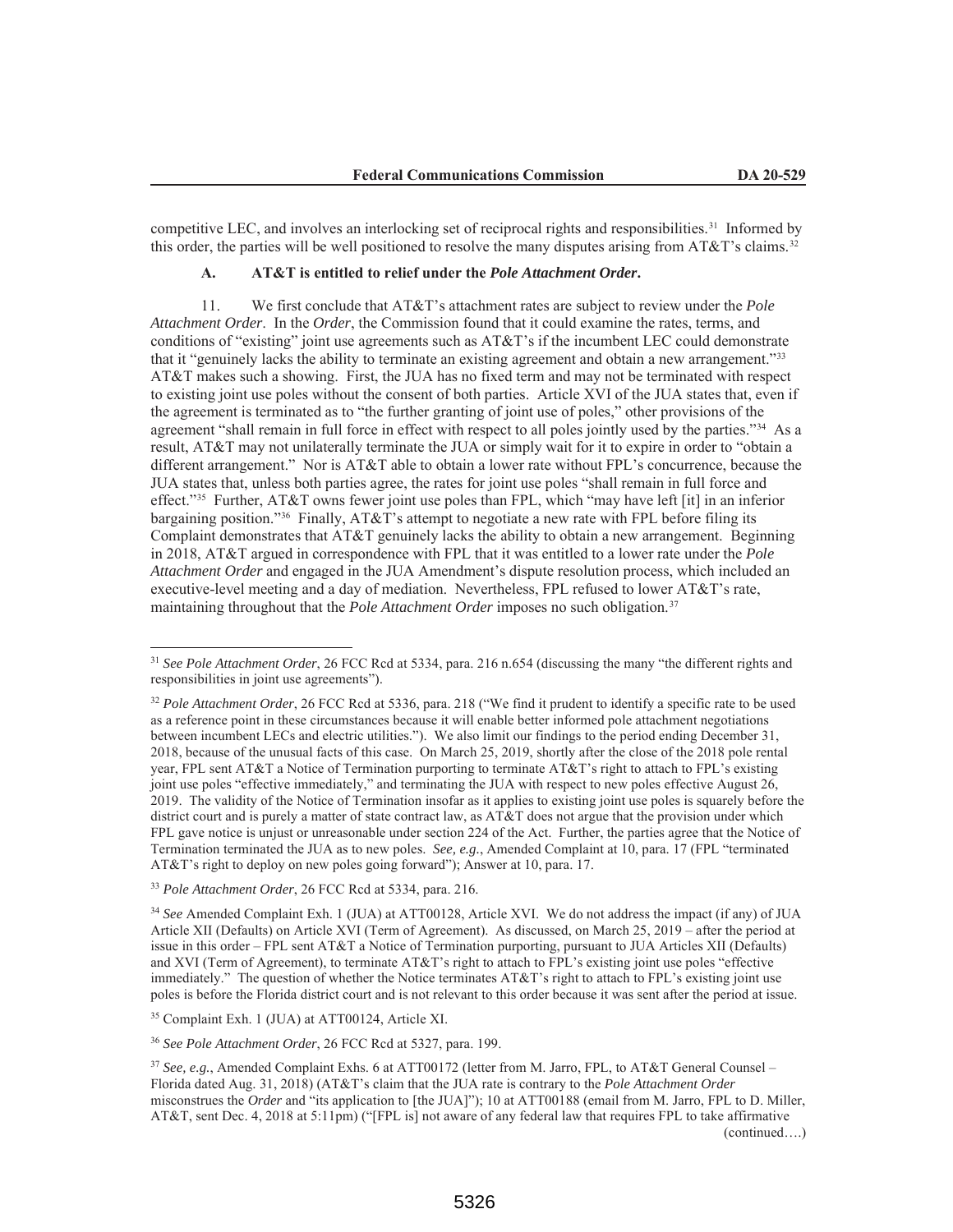12. We reject FPL's assertion that AT&T did not make a genuine effort to obtain a new arrangement. FPL contends that it "emphasized several times [to AT&T] that it was willing to negotiate a new rate going forward."<sup>38</sup> Yet FPL offers no evidence of any such offer or of what rate would apply.<sup>39</sup> FPL adds that it sought "several times" to purchase AT&T's joint use poles "with no pre-set conditions" on the negotiation: "AT&T could have put itself essentially in the position of a competitive LEC licensee but chose not to do so."40 But AT&T denies that FPL ever seriously made such an offer, asserting that FPL did not agree that, in exchange, AT&T would receive a reduced attachment rate and also did not propose a price for AT&T poles.<sup>41</sup> In any event, AT&T reasonably counters that it should not be required to sell its poles in order to receive a just and reasonable rate.<sup>42</sup> Thus, FPL's arguments are unsuccessful, and AT&T has demonstrated that it "genuinely lacks the ability to terminate [the JUA] and obtain a new arrangement."43 As discussed, the JUA may not be terminated or its rates amended without the agreement of both parties, and AT&T's lower pole ownership ratio places it in an inferior bargaining position. Further, AT&T has shown that its attempts to negotiate a new rate with FPL in light of the *Pole Attachment Order* were unsuccessful.

13. We further conclude that AT&T has established that the JUA rate is unreasonable. First, AT&T pays virtually the same rate per pole that FPL pays: For example, in the 2017 rental year, AT&T paid  ${\cal S}$ {[ ]} per pole and FPL paid  ${\cal S}$ {[ ]}; in 2018, AT&T paid  ${\cal S}$ { ]} and FPL paid  $\{\int_0^1$   $\}$ .<sup>44</sup> Yet the JUA reserves six feet of space to FPL and only four feet to AT&T, and FPL admits that, according to its surveys, AT&T's attachments occupy only 1.18 feet of space.<sup>45</sup> Further, FPL charges AT&T a per-pole rate that is at least {[ ] ]} the rate it charges cable companies and competitive LECs for attaching to the same poles:

| Rental year   | 2014          | 2015          | 2016          | 2017          | 2018          |  |
|---------------|---------------|---------------|---------------|---------------|---------------|--|
| AT&T rate per | $\frac{1}{2}$ | $\frac{1}{2}$ | $\frac{1}{2}$ | $\mathbb{S}$  | $\frac{1}{2}$ |  |
| pole          |               |               |               |               |               |  |
| Competitive   | $\mathbb{S}$  | $\$\}$        | $\mathbb{S}$  | \$            | $\mathbb{S}$  |  |
| LEC rate per  |               |               |               |               |               |  |
| pole          |               |               |               |               |               |  |
| Cable         | $\mathcal{S}$ | $\$\}$        | \$            | $\frac{1}{2}$ | $$$ {         |  |
| company rate  |               |               |               |               |               |  |
| per pole      |               |               |               |               |               |  |

Thus, AT&T's rate is far higher than that of its cable and competitive LEC competitors, and the disparity may grow if FPL continues to replace wood poles with concrete poles under Florida's Storm Hardening

<sup>41</sup> *See* Reply Legal Analysis at 46-47.

<sup>(</sup>Continued from previous page)

action to change an agreed-upon contract rate"), 22 at ATT00228 (email from D. Bromley, FPL to D. Miller, AT&T sent Jan. 8, 2019) ("as we have previously communicated, there is nothing in the 2011 [Pole Attachment] Order that affirmatively requires the parties to modify an existing agreed upon contract rate").

<sup>38</sup> Answer Br. at 42.

<sup>39</sup> *See* Reply Legal Analysis at 42.

<sup>40</sup> Answer Br. at 42.

<sup>42</sup> *See* Reply Legal Analysis at 47.

<sup>43</sup> *See Pole Attachment Order*, 26 FCC Rcd at 5334, para. 216.

<sup>44</sup> *See* table at para. 7, *supra*.

<sup>45</sup> *See* Amended Complaint Exh. 1 (JUA) at ATT00110-111, § 1.1.5; Answer Exh. E (Murphy Decl.) at 1, para. 3.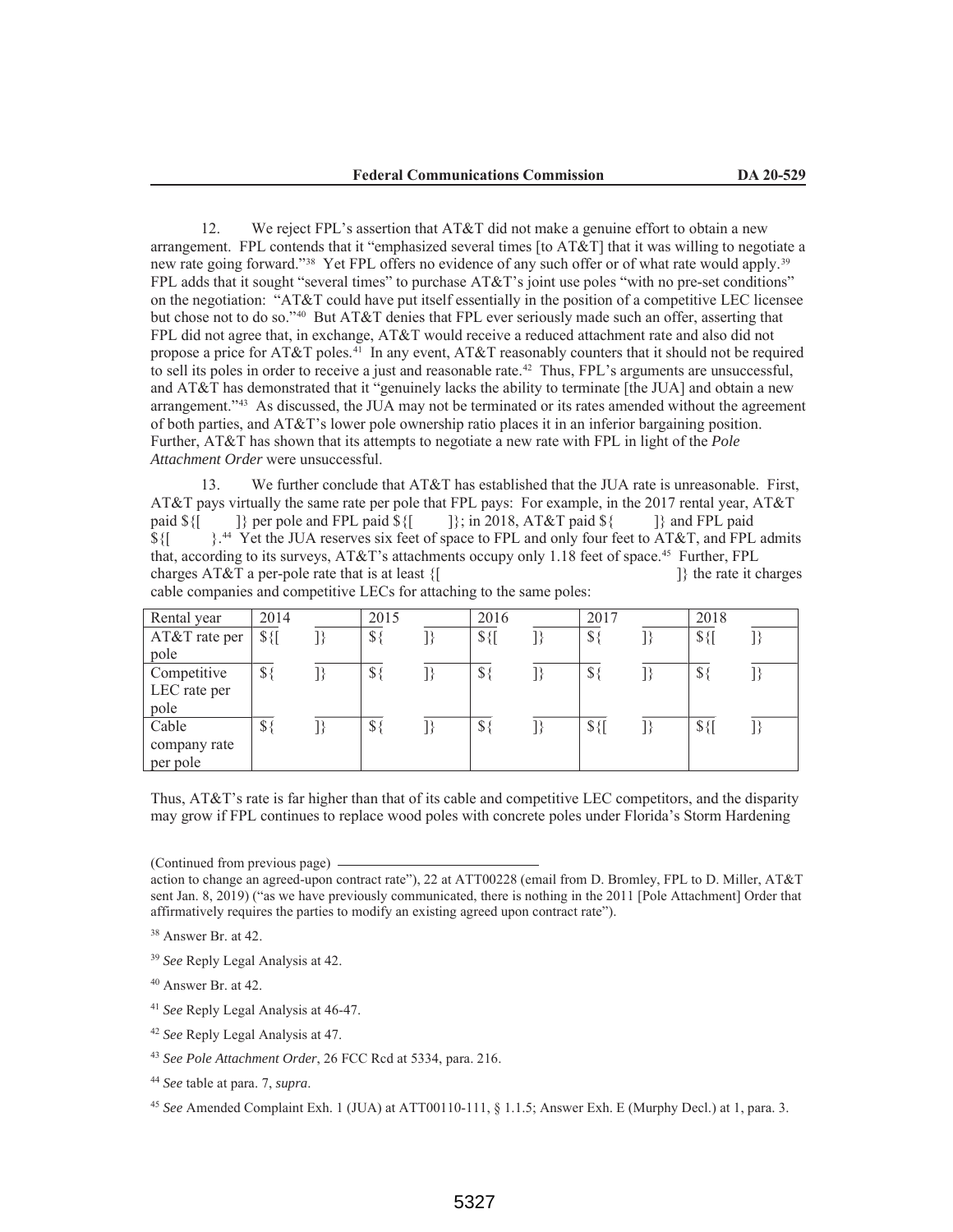Plan.46 As a result, AT&T's rate may discourage AT&T's deployment of broadband and other advanced services. As the Commission explained in the *Pole Attachment Order*, "widely disparate pole rental rates distort infrastructure investment decisions and in turn could negatively affect the availability of advanced services and broadband, contrary to the policy goals of the Act."<sup>47</sup> Thus, because we find that the JUA rate is unjust and unreasonable, AT&T is entitled to a lower rate.

The *Pole Attachment Order* does not specify the rate that applies where an incumbent LEC, like AT&T, has shown that it is unable to terminate an "existing" agreement and obtain a new arrangement. The *Order* does state, however, that an incumbent LEC that has entered into a "new" agreement should be charged no more than the New Telecom Rate if it is "similarly situated" to competitive LEC or cable attachers and no more than the Old Telecom Rate if it receives benefits under the agreement not afforded these entities.48 Applying these principles to the present case, we find that AT&T receives significant benefits under the JUA not afforded competitive LECs and cable attachers, and that it therefore is entitled to the Old Telecom Rate, and not the New Telecom Rate. FPL rightly notes that the JUA provides the following advantages:

- Guaranteed access. The JUA guarantees AT&T space on FPL's poles,<sup>49</sup> including "new poles" (i.e., "a new pole line or an extension of an existing pole line").<sup>50</sup> AT&T's competitors are not guaranteed space on any pole to which they are not already attached.<sup>51</sup>
- Four feet reserved space. The JUA reserves four feet of space on FPL's poles to AT&T;<sup>52</sup> other attachers are restricted to  $\{$ [  $\}$ ].<sup>53</sup> Thus, AT&T has the necessary space to add new attachments, such as fiber optic cable and other advanced services.<sup>54</sup>
- No permitting. AT&T is not required to obtain advance approval through FPL's permitting process before attaching to FPL poles;55 competitors undergo an expensive and time-consuming permitting process.<sup>56</sup>

<sup>49</sup> *See* Amended Complaint Exh.1 (JUA) at ATT00111, § 1.1.7, ATT00114, § 3.2.; Answer Br. at 48-51.

<sup>50</sup> *See* Amended Complaint Exh.1 (JUA) at ATT00116, § 4.2. AT&T attaches to approximately 3,000 new FPL poles a year. *See* Answer Br. at 26.

<sup>51</sup> *See* Answer Exh. A (Kennedy Decl.) at 5, para. 10. AT&T argues that the JUA's access guarantee is not a benefit because FPL "voluntarily expands capacity to make room for AT&T's competitors," *see* Reply Legal Analysis at 26, but provides no support for its assertion, which FPL denies. *See* Answer Exh. A (Kennedy Decl.) at 5, para. 10.

<sup>52</sup> *See* Amended Complaint Exh.1 (JUA) at ATT00112, Article I § 1.1.7(B).

<sup>46</sup> *See* Amended Complaint Exh. B (Miller Aff.) at 5, para. 11 (the pace of FPL's replacement of wood with concrete poles is "not expected to slow").

<sup>47</sup> *See Pole Attachment Order*, 26 FCC Rcd at 5295, para. 126 (reducing the disparity in the section 224(d) cable rate and the 224(e) competitive LEC rate will "help remove market distortions that affect attachers' deployment decisions" and "improve[] the ability of different providers to compete with each other on an equal footing").

<sup>48</sup> *See Pole Attachment Order*, 26 FCC Rcd at 5336, para. 217.

<sup>53</sup> *See Implementation of Section 703(e) of the Telecommunications Act of 1996*, Report and Order, 13 FCC Rcd 6777, paras. 84-91 (1998); Reply Legal Analysis at Exh. 3 (attachment agreement between FPL and a competitive LEC) at ATT002805,  $\S$  3.4.b (reserving  $\{$   $\}$  of space to the competitive LEC).

<sup>54</sup> AT&T asserts that it does not need four feet of space because its wireless affiliate attaches elsewhere, but does not address FPL's argument, Answer Exh. A (Kennedy Decl.) at 6-7, that AT&T could use the space for other purposes. *See* Reply Legal Analysis at 29-30.

<sup>55</sup> *See* Amended Complaint Exh.1 (JUA) at ATT00111, §1.1.6, ATT00130, Exh. A.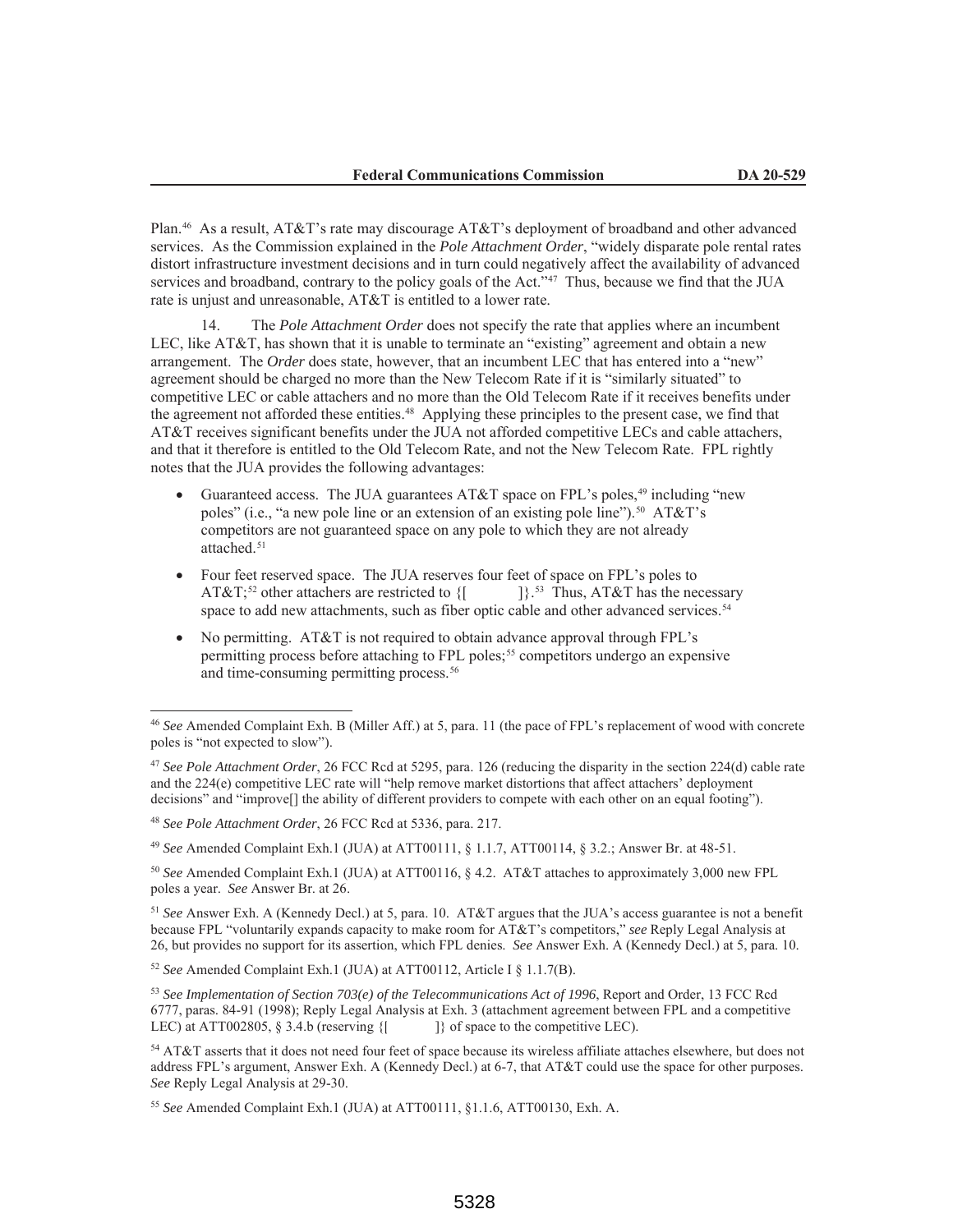- No inspection. After attaching, AT&T's competitors are subject to a post-attachment inspection by FPL and must pay a post-attachment inspection fee; the JUA imposes no such requirement, even with respect to "new" poles.<sup>57</sup>
- Lowest space on the pole. AT&T has the right to the lowest spot on the pole,<sup>58</sup> so that its employees work in a safer area of the pole, can identify and access AT&T attachments more easily and use less expensive bucket trucks with shorter reach.<sup>59</sup>
- Payment in arrears. AT&T pays its annual rental fee in arrears (for example, in March 2018 for the 2017 year);<sup>60</sup> others pay in advance semiannually (for example, in June 2017 for July through December 2017).<sup>61</sup>

15. Though we conclude that the JUA provides AT&T advantages over competitive LEC and cable attachers, we are not persuaded that these benefits justify the JUA rates at issue because FPL's calculation of the monetary value of these benefits is inflated.<sup>62</sup> First, FPL overlooks the fact that AT&T must provide FPL many of the same advantages that FPL provides AT&T.63 Thus, while FPL argues that the value of AT&T's guaranteed access is the cost to FPL of building poles tall and strong enough to accommodate AT&T's attachments, it fails to consider the cost to AT&T of building poles tall and strong enough to accommodate FPL, and that the JUA reserves six feet to FPL and only four feet to AT&T.<sup>64</sup>

(Continued from previous page)

<sup>56</sup> See Answer Exh. A (Kennedy Decl.) at 9, paras. 15-16. AT&T's contends that there is no benefit in avoiding FPL's permitting process since it must itself do the surveying and other work involved. *See* Reply Legal Analysis at 32-33. But if the party most incentivized to minimize the time and cost of attaching is in control of the process, attachment almost certainly takes less time and costs less money. *See Third Report and Order*, 33 FCC Rcd 7705 at 7711-9, paras. 11-24 (placing the attacher in control of the surveys, notices and make-ready work required for new attachments so that attachment is faster and cheaper).

<sup>57</sup> *See* Answer Exh. A (Kennedy Decl.) at 9, para. 15. AT&T disagrees that avoiding FPL's inspection is an advantage, asserting that it must itself perform post-attachment inspections of its installation and make-ready work. Yet AT&T admits that it inspects only on a "random" basis. *See* Reply Exh. C (Peters Aff.) at 9, para. 17.

<sup>58</sup> *See* Amended Complaint Exh.1 (JUA) at ATT00112, §1.1.7.

<sup>59</sup> *See* Answer Exh. A (Kennedy Decl.) at 8, para. 13. AT&T maintains that attaching at the lowest spot is not an advantage because it results in accidents but fails to specify a single incident, s*ee* Reply Exh. C (Peter Aff.) at 17, para. 33, and admits that its location "eliminates confusion." *Id.* at 18, para. 34. AT&T has never asked to attach at any other place. *See* Answer Exh. A (Kennedy Decl.) at 12, para. 20.

<sup>60</sup> *See* Amended Complaint Exh.1 (JUA) at ATT00123, §10.7.

<sup>61</sup> *See* Answer Br. at 54, Exh. A (Kennedy Decl.) at 7, para. 12. AT&T's argument that its payment schedule is not an advantage because it pays a higher rate, s*ee* Reply Legal Analysis at 30, misses the point. If AT&T paid the same rate as its competitors, its rate would, in effect, be lower because of the time value of money. The most significant JUA benefit is that FPL pays roughly half of AT&T's pole costs. *See* Amended Complaint, Exh. 1 (JUA) at ATT001333, Article I § 1.1.5, ATT00121-4, Article X. But AT&T states that FPL is entitled to a proportional reduction in its rate. *See* Amended Complaint, Exh. A (Rhinehart) at 12, para. 26; *Pole Attachment Order* at 5336, para. 218 (the Commission "would be skeptical of a complaint by an incumbent LEC seeking a proportionately lower rate . . . than the rate the incumbent LEC is charging the electric utility") & n.662 ("a just and reasonable rate in such circumstances [where the incumbent LEC seeks a lower rate] would be the same proportionate rate charged the electric utility . . .").

<sup>62</sup> *See* Answer Br. at 68-70.

<sup>63</sup> *See Verizon Virginia., LLC v. Virginia Electric and Power Co.*, 32 FCC Rcd 3750, 3760, para. 21 (Enf. Bur. 2017) ("By identifying as alleged 'benefits' to Verizon services that Verizon is likewise required to extend to Dominion under the Joint Use Agreements, Dominion has failed to show that Verizon receives a disproportionate benefit.").

<sup>64</sup> *See* Answer Br. at 50-51.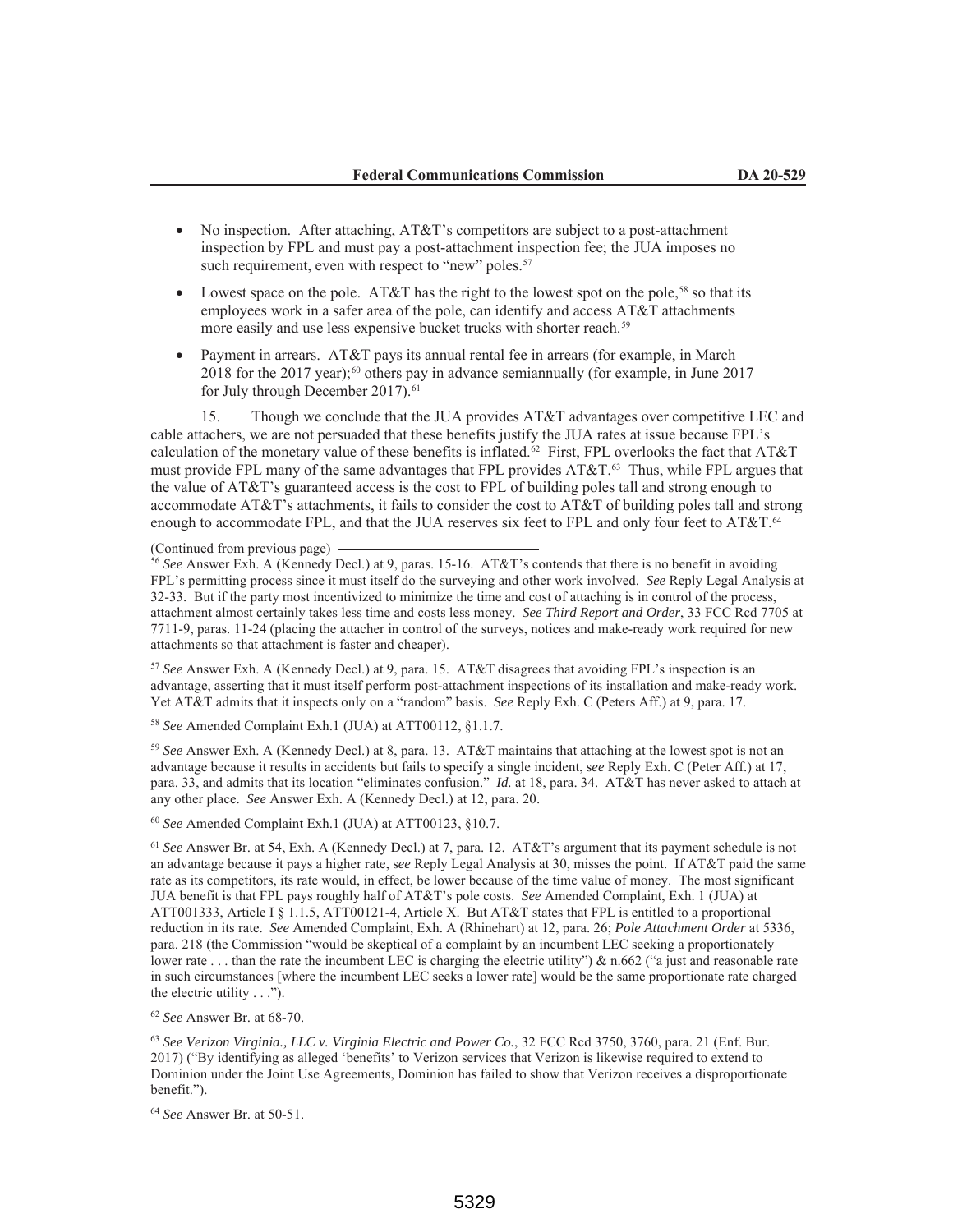FPL's calculation also ignores that FPL did not build its poles just to accommodate AT&T. By 1978, cable attachments were so common that Congress saw fit to regulate their rates, and, by 1996, section 224 of the Act was amended to provide cable and competitive LECs a statutory right of access.65 FPL further attempts to calculate the monetary value of AT&T's guaranteed access by assuming that, without the JUA, AT&T would have built a duplicate pole network.<sup>66</sup> But, as Congress has found, owing to a variety of factors, including environmental and zoning restrictions, there is "often no practical alternative except to utilize available space on existing poles."67 Finally, FPL also overstates the value of the JUA benefits by ignoring that, although AT&T avoids some of the charges FPL assesses on other attachers, AT&T nevertheless incurs a portion of these costs in undertaking the work itself. For example, even though AT&T is exempt from FPL's permitting process, it must still perform some of the same engineering work involved in that process before it can attach.<sup>68</sup>

16. FPL argues that, in any event, the JUA rate is lower than the Old Telecom Rate.<sup>69</sup> But FPL inflates its calculation of the Old Telecom Rate by (at a minimum) incorrectly applying a "space occupied" factor of 4.5 feet, comprised of the 1.18 feet of space allegedly occupied by AT&T's facilities and 3.3 feet of communication safety space.<sup>70</sup> The communication space should not be attributed to AT&T because, under the Commission's rate formula, "space occupied" means space that is "actually occupied," and AT&T's attachments do not actually occupy the communications safety space.<sup>71</sup> Further, the Commission has long held that the communication safety space is for the benefit of the electric utility, not communications attachers. In the 2000 *Pole Attachments Report and Order*, the Commission rejected electric utilities' request to revise the rate formula by removing the safety space from usable space, stating, "It is the presence of the potentially hazardous electric lines that makes the safety space necessary and but for the presence of those lines, the space could be used by cable and [competitive LEC] attachers. The space is usable and used by the electric utilities."<sup>72</sup>

<sup>69</sup> *See* Answer Br. at 68-70.

<sup>71</sup> *See Amendment of Commission's Rules and Policies Governing Pole Attachments*, Consolidated Partial Order on Reconsideration, 16 FCC Rcd 12103, 12143, para. 78 (2001); 47 CFR § 1.1406(d).

<sup>65</sup> *See Pole Attachment Order* at 5245, paras. 9-10 (history of pole attachment regulation); *Third Report and Order*, 33 FCC Rcd 7705 at 7707, para. 5 (utility poles often accommodate cable, wireline, fiber optic and wireless attachments).

<sup>66</sup> *See* Answer Br. at 48.

<sup>67</sup> *See* S. Rep. No. 580, 95th Congress, 1st Sess. at 13 (1977 Senate Report), *reprinted in* 1978 U.S.C.C.A.N. 109. FPL points to the rate it charges attachers whose agreements are not governed by section 224 and who have no right to attach. *See* Answer Br. at 46-49. But the relevant comparison under the *Order* is FPL's agreements with cable companies and competitive LECs.

<sup>68</sup> *See* Reply Exh. D (Dippon Aff.) at 988, para. 13. FPL argues that it requires its licensees to purchase liability and workers' compensation insurance, but AT&T rightly counters that it must purchase such insurance in any event, and that FPL's security bond requirement is  $\{$   $\}$ . *See* Reply Exh. C (Peters Aff.) at 6, para. 12.

<sup>70</sup> S*ee* Answer Exhs. A (Kennedy Decl.) at 15, para. 30 and Exh. D (Deaton Decl.) at 2, para. 8. As FPL admits, according to its surveys, AT&T's attachments occupy only 1.18 feet of space. *See* Answer Exh. E (Murphy Decl.) at 1, para. 3. The parties disagree as to the proper calculation of various components of the Old Telecom Rate. *Compare* Answer Br. at 68-70 *with* Reply Legal Analysis at 53-57. We reserve judgment on those issues in the hope that the parties can settle the case but will decide them in a subsequent order if necessary.

<sup>72</sup> *Amendment of Rules and Policies Governing Pole Attachments*, Report and Order, 15 FCC Rcd 6453, 6467, paras. 21-22 (2000). *See Amendment of Rules and Policies Governing Pole Attachments*, 16 FCC Rcd at 12130, para. 51 (the safety space is "usable and used by the electric utility") (citing *Adoption of Rules for the Regulation of Cable TV Attachments*, Memorandum Opinion and Order, 72 FCC Rcd 59 at paras. 22-25 (1979)).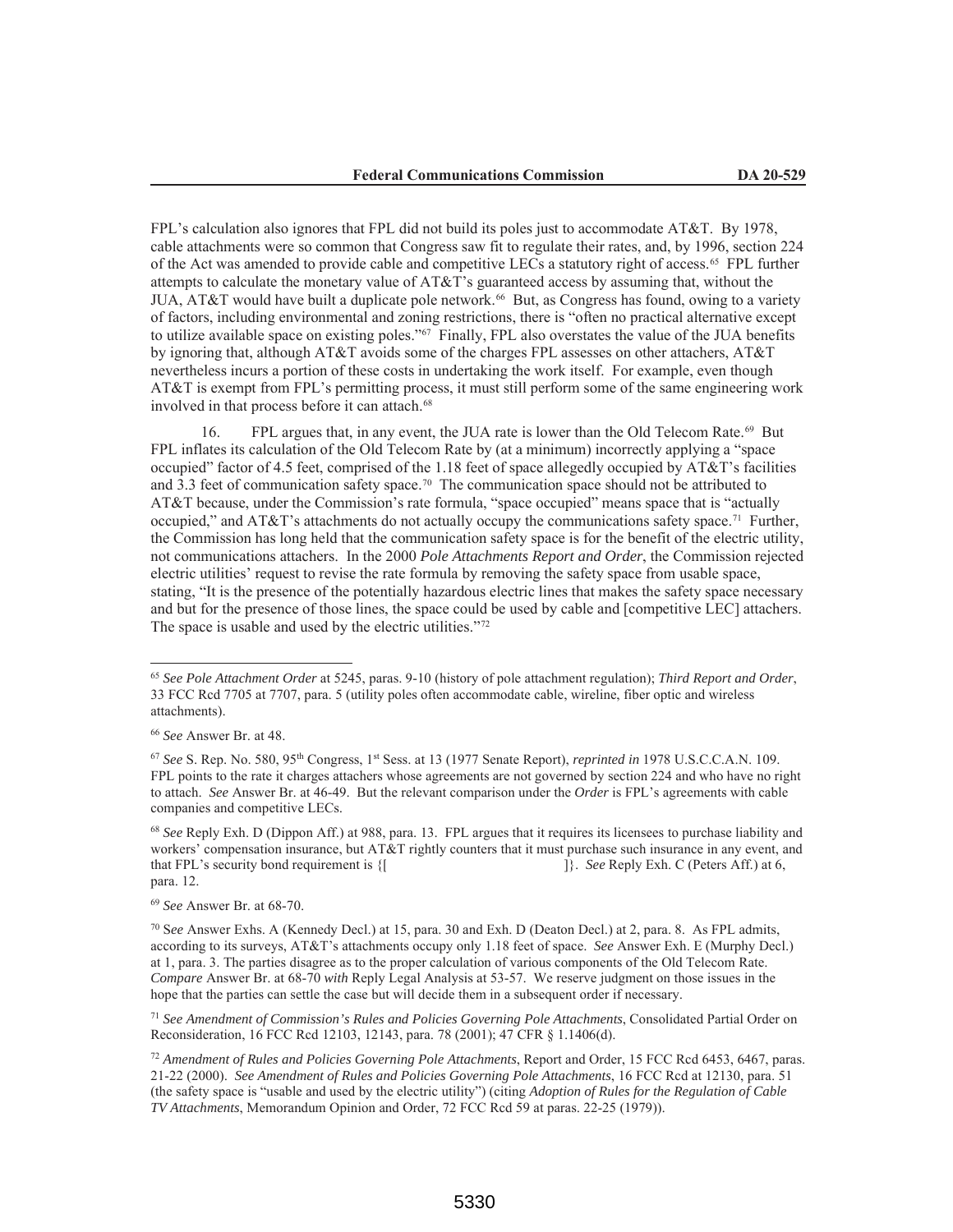17. The Commission stated in the *Pole Attachment Order*, "Just as considerations of competitive neutrality counsel in favor of similar treatment of similarly situated providers, so too should differently situated providers be treated differently. In particular, we find it reasonable to look to the [old] telecom rate as a reference point in complaint proceedings involving a pole owner and an incumbent LEC that is not similarly situated . . . ."73 Applying the Commission's reasoning here, because we find that AT&T is not similarly situated to competitive LEC and cable attachers, we also find that the Old Telecom Rate provides a reference point for a "just and reasonable rate" for the period ending with the 2018 pole rental year.

## **B. FPL's remaining defenses lack merit.**

18. FPL argues that AT&T is not entitled to relief under the *Pole Attachment Order* because, according to FPL, AT&T it is not in an inferior bargaining position. FPL notes that AT&T is the largest telecommunications provider in the world.<sup>74</sup> We are not convinced, for AT&T's size provides little leverage in negotiations over utility poles.75 FPL argues further that, at the inception of the JUA in 1975, AT&T owned 41% of the joint use poles and therefore was able to negotiate from a position of equality. But the Commission in the *Pole Attachment Order* concluded that it should regulate incumbent LEC joint use agreements because current, not past, pole ownership ratios had reduced incumbent LEC bargaining power.76 FPL counters that AT&T's current ownership of 34% of the joint use poles does not place it in an inferior bargaining position.77 But the Commission found that, where an incumbent LEC's pole ownership ratio falls to a level such as  $AT&T$ 's, the incumbent LEC "may not be in an equivalent bargaining position."78 That is the case here, particularly given that the JUA provides that its rates may not be changed without FPL's consent, and AT&T's efforts to negotiate new rates have failed.

19. FPL asserts as an affirmative defense that section 224 does not authorize the Commission to regulate the rates, terms, or conditions of incumbent LEC attachment agreements.79 The United States Court of Appeals for the District of Columbia Circuit, however, has rejected that assertion.<sup>80</sup> FPL also asserts as an affirmative defense that the Commission should exercise forbearance in this proceeding pursuant to section 10 of the Act because "the Commission's justifications for the assertion of jurisdiction over the rates, terms and conditions of [incumbent] LEC attachments . . . are not supported by the facts of this case."<sup>81</sup> Specifically, according to FPL, AT&T "is not in an inferior bargaining position to FPL . . . and the 1975 JUA rates are just and reasonable."82 This defense is without merit because, as discussed

<sup>79</sup> *See* Answer at 32-33 (Affirmative Defense H).

<sup>82</sup> Answer at 30.

<sup>73</sup> *Pole Attachment Order*, 26 FCC Rcd at 5337, para. 218.

<sup>74</sup> *See* Answer Br. at 39 (citing https://en.wikipedia.org/AT&T (last visited Sept. 9, 2019)).

<sup>&</sup>lt;sup>75</sup> FPL ignores that it is "the largest energy company in the United States as measured by retail electricity produced and sold." *See* Amended Complaint at 3, para. 2 (citing Company Profile, *available at* https://www.fpl.com/about/company-profile.html (last visited June 27, 2019)).

<sup>76</sup> *See Pole Attachment Order*, 26 FCC Rcd at 5327, para. 199. We disagree with FPL's assertion, Answer Br. at 36, that "pole ownership ratio is not indicative of inferior bargaining power" for the reasons set forth in the *Order*. *Id.* at 5328, para. 206 n.618.

<sup>77</sup> *See* Answer Br. at 36-7.

<sup>78</sup> *Pole Attachment Order*, 26 FCC Rcd at 5329, para. 206.

<sup>80</sup> *See Am. Elec. Power Serv. Corp. v. FCC*, 708 F.3d 1183 (D.C. Cir. 2013) (affirming the *Pole Attachment Order*), *cert. denied*, 571 U.S. 940 (2013).

 $81$  Answer at 29-30 (Affirmative Defense D) (citing 47 U.S.C.  $\S$  160(a)).